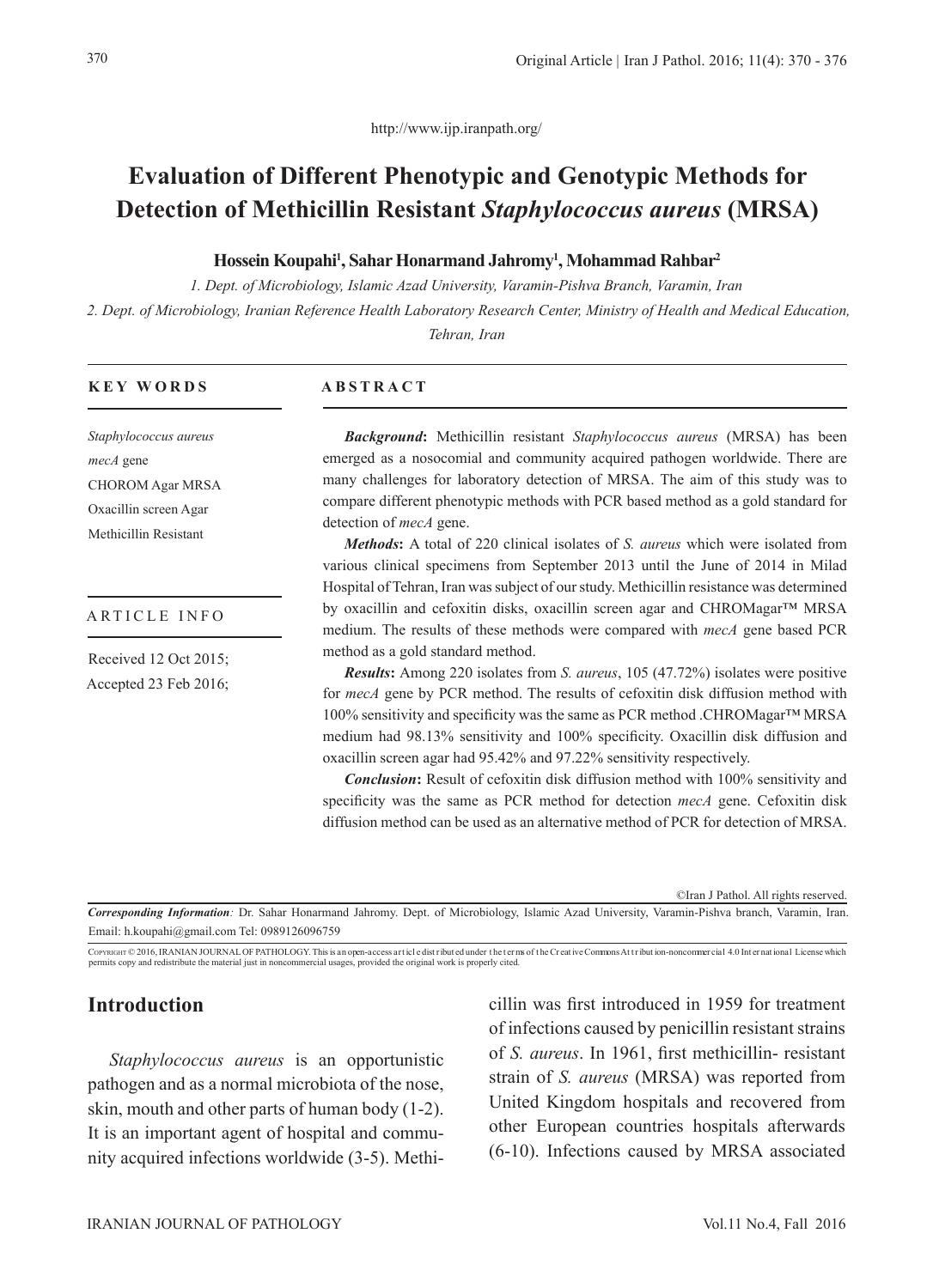with a higher rate of mortality in compaction with Methicillin–susceptible *S. aureus* isolates (11). Methicillin resistance in *S. aureus* is mediated by expression of *mecA* gene, which results in production of modified penicillin–binding proteins (PBP2a).In addition recently other genes such as femA and other auxiliary genes are recently as the one, which can contribute to MRSA resistance (12).

In Iran, the mean prevalence of MRSA was 52.7%  $\pm$ 4.7 (13). For this reason, detection of MRSA in microbiology laboratories is very important in order to choose appreciates antimicrobial agents. Misidentification of MRSA leads to using of unnecessary antibiotics such as vancomycin and linezolid (14).

Appropriate and rapid identification of MRSA in clinical microbiology laboratories is essential issue for treatment and epidemiological purpose. There are many different laboratory methods for detection of MRSA (15, 16). Some of them such as detection of *mecA* gene is a gold standard method and other phenotypic methods are compared with this procedure.

The main objective of this study was to evaluate different phenotypic methods in relation to detecting *mecA* gene. This evaluation helps us for choosing a reliable routine method for detection of MRSA in our microbiology laboratories.

## **Materials and Methods**

### **Strains**

During September 2013 and June 2014; 220 clinical isolates of *S. aureus* were collected. These strains were isolated from different clinical specimens such as blood, urine, sputum, tracheal aspirate and others. Gram stain and biochemical test such as growth on deoxyribonuclease (DNase), growth on, Mannitol salt agar, Coagulase, Catalase tests and susceptibility to novobiocin were used for identification of these isolates. All isolates were kept frozen at -70 °C in Trypticase soy broth containing 15% glycerol until for performance of susceptibility testing and MRSA detection.

## **Detection of the** *mecA* **Gene by Polymerase Chain Reaction**

Bacterial DNA was extracted by the rapid cell lysis method (18-19). First microtubes containing the bacteria in PBS were centrifuged at 10000 g for 3 min and then the supernatant was discarded. Sediment of bacteria STES and 20 ml solution 100 ml solution TE ( $pH = 7.6$ ) was added to the microtube multi-tap to scale well be solved in the solution. Thirty ml lysosome were added to the mixture and were incubated at 37 °C for an hour. Then, 30 ml proteinase (K) for 30 min at 56 °C micro tubes were added. With regard to the total volume, half the volume of phenol and chloroform, add half the volume was centrifuged for 5 min at rpm 13000 rpm.

After centrifugation, phase separation and the supernatant was transferred to another vial 0.1 volume of sodium acetate and 2.5 times the volume of cold absolute ethanol was added. Vials gently upside down several times, and then for 30 min in the freezer was - 20° C. Since then were centrifuged for 5 min at rpm 13000 rpm. The supernatant was discarded and 500 ml 70% ethanol was added to the vial. After a few hit again for 5 min in a centrifuge at 13,000 rpm around the supernatant was discarded and vials fixed until completely dry. In the last 100 ml was added to the solution with  $pH = 8$  was for 18-16 h at room temperature.

The bottles after it were preserved in refrigerator. PCR – multiplex reaction for detection of *mecA* gene primers for replication were provided from Cinagene Company (Cinageneco, Tehran Iran) from this suspension, a 5 µL volume was directly used as the template for the PCR amplification of the *mecA* gene fragments.

The *mecA*-F (TCCAGATTACAACTTCACCAGG) and the *mecA*-R (CCACTTCATATCTTGTAACG)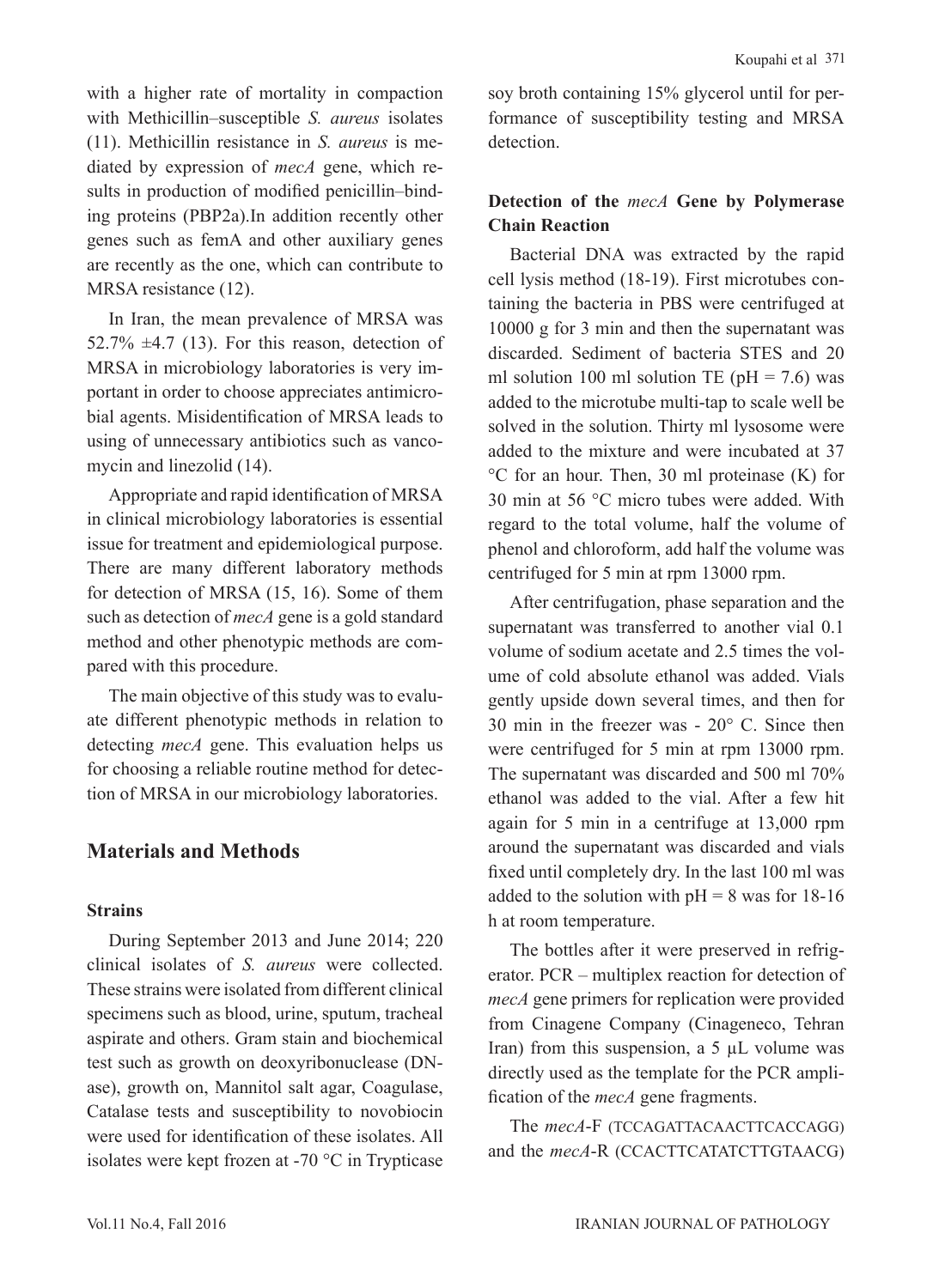#### 372 **Detection of MRSA**

primers were used for the amplification of the 162bp fragment of the Methicillin-resistant gene (mec A) (11). A 50 µl PCR reaction consisted of plus 45 µl of the master mix which contained the PCR buffer (1.5X), dNTP mix (0.25mM of each), the primer (0.3 pmol), Taq DNA polymerase (0.1 U/μlit), and MgCl 2  $(1.5 \text{m})$  with 5  $\mu$ L of the template DNA. The cycling conditions were as follows: 5 min sat 94 °C, followed by 32 cycles of denaturation at 94 °C for 50 sec, annealing at 58 °C for 50 sec, extension at 72 °C for 50 sec and the final extension step at 72 °C for 10 min.

The PCR products were visualized on a 1.5% agarose gel with ethidium bromide dye under a UV transilluminator. Amplicons of 162 bp were consistent with the *mecA* gene amplification (Fig. 1).

## **Detection of MRSA by phenotypic methods**

### **Disk diffusion methods**

Disk diffusion method using oxaciliin and cefoxitin disks were performed for all isolates on Mueller–Hinton agar for detection of MRSA as recommended by CLSI guideline (20). Briefly four to five isolated colonies from overnight growth of *S. aureus* on Blood agar was suspended in n to 4-5 ml of PBS. The turbidity of suspension was adjusted to 0.5 McFarland standard turbidity and inoculated on two separate Mueller –Hinton agar plates. An oxacillin (1µg) disk aseptically placed on the Mueller–Hinton agar and incubated at 35 for 24 hours. Cefoxitin disk was placed on the other Mueller –Hinton agar and incubated at 35°C for 18 h. The inhibition zone of inhibition for each antibiotic disks were measured and by referring to CLSI guidelines reported as MRSA or methicillin susceptible *S. aureus* (20). All of antibiotic disks were provided from ROSC Company (ROSCO .Co Denmark)

### **Oxacillin screen Agar**

Muller-Hinton agar plates containing 4% NaCl and 6 μg/ml of oxacillin were prepared. To perform the oxacillin screen test, a swab dipped in 0.5 McFarland's suspension of the isolate was deposited as a spot on the agar surface and it was incubated at 35 °C for 24 h. Plates were observed carefully in transmitted light for any growth. Any growth after 24 h was considered oxacillin resistant (16, 20).

## **CHROMagar™ MRSA**

 CHROMagarTM MRSA for detection of MRSA was provided from CHROM agar Company, (Paris, France) The medium contained agar (15 g/liter), peptones (40 g/l), NaCl (25 g/l), and a proprietary chromogenic mix (3.5 g/l). The medium was prepared as instruction recommended by manufacturer avoiding heating at over 100 °C. Methicillin or oxacillin (4 μg/ml) was added when the agar was cooled at 48 °C. Each plate contained 20 ml of agar medium dispensed into 90-mm-diameter Petridishes. Fine isolated colony of *S. aurues* processed by direct streaking on the CHROMagar plate (Fig. 2). Plates were incubated in aerobic conditions at 37 °C for 18-24 h. Growth of intense colonies with Mauve color in 18-24 h considered as MRSA as according manufacture guideline.

### **Quality control**

 The quality control strains including methicillin resistant S aureus ( MRSA ATCC 43300 ) and methicillin sensitive *S. aureus* (MSSA ATCC 25293) were used as positive and negative controls. These strains were provided from Iranian reference health laboratory.

### **Statistical analysis**

We used descriptive analysis such as percentage for categorical variables. The sensitivity, specificity, positive and negative predictive values and determining of diagnostic value of each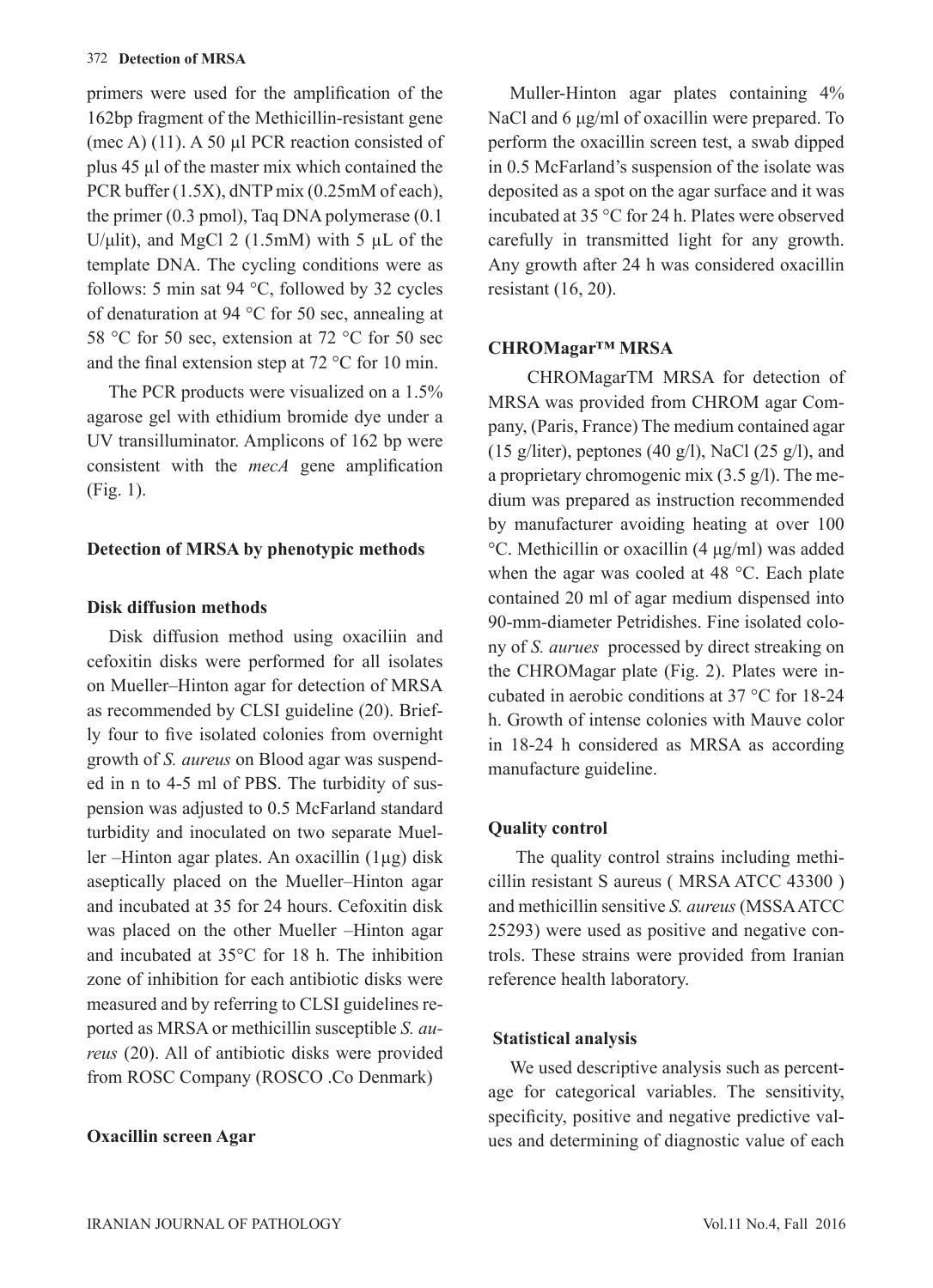method were calculated using Graph Pad in Stat 3.1 software.

## **Results**

From 74572 surveillance specimens submitted to microbiology laboratory of Milad Hospital 220 isolates *S. aureus* were recovered from clinical specimens. Out of 220 patients, 56.4% were male and 43.6% female. Among 220 *S. aureus* 105 (47.72%) isolates were positive for the *mecA* gene by PCR method. Among phenotypic methods, cefoxitin disk diffusion method had the highest sensitivity and specificity. The sensitivity and specificity, of different phenotypic methods in comparison to PCR method as a gold standard procedure for detection of MRSA are shown in Table 1.

## **Discussion**

Recently increasing rate of methicillin resistant strains of *S. aureus* has been posed a great difficulty in choosing suitable antibiotics for the treatment of infection caused by this microorganism (21). In Iran about 52% isolates of *S. aureus* were resistant to methicillin (13). Timely and correct identification of MRSA is very important issue for prognosis and treatment infections caused by *S. aureus* (15).There are multiple laboratory methods for detection of MRSA, however many of these methods have not sufficiently sensitivity and specificity. This may be due to the persons carrying the test and material, methods and heterogeneous resistance clinical isolates of *S. aureus* (15, 23).

Detection of *mecA* gene by molecular methods such as PCR is a gold standard method for confirmation of MRSA isolates, however, mo-

#### **Table 1**

Comparison of different phenotypic for detection of MRSA

| Method                        | No of MRSA     | Sensitivity | Specificity |
|-------------------------------|----------------|-------------|-------------|
| Oxacillin Disk $(1\mu g)$     | 95.45          | 100         | 100         |
| Cefoxitin Disk $(30\mu g)$    | 100            | 100         | 105         |
| Oxacillin screen agar 6µg/ml  | 102            | 97.22       | 100         |
| CHROMagar™ MRSA               | $\overline{0}$ | 98.13       | 100         |
| PCR for detection <i>mecA</i> | 05             | 100         | 100         |



#### **Fig. 1**

Detection of *mecA* gene by PCR method. Lane6 is negative control strain *S. aureus* ATCC: 29213, Lane 5 was positive control *S. aureus* ATCC: 33591, Lanes (1-2-3). Representative MRSA strains isolated from clinical specimens.



**Fig. 2** Colonies of MRSA on CHROMagar™ MRSA)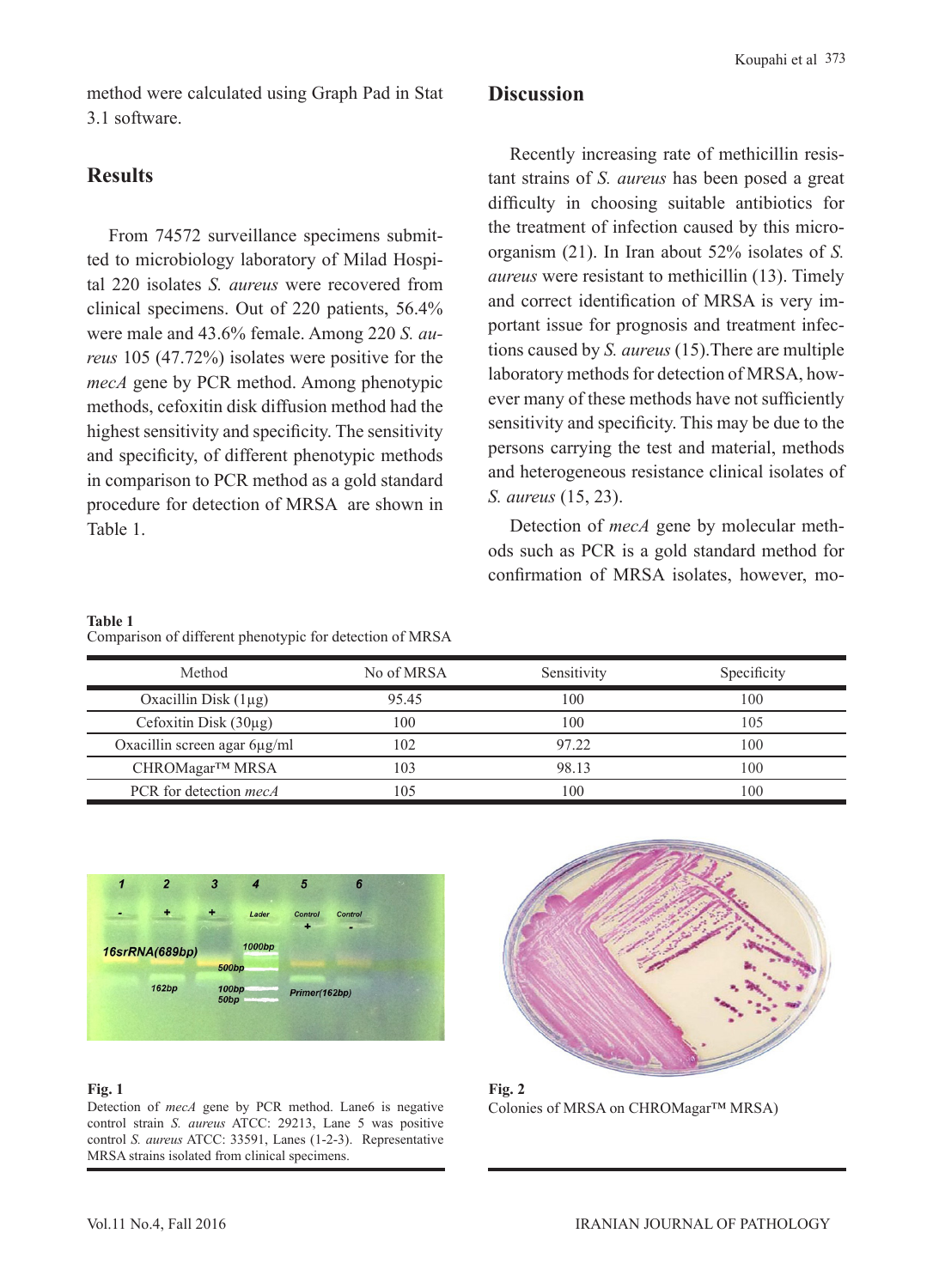lecular detection of MRSA are not included in routine practice of many clinical microbiology laboratories (9, 24). For this reason, establishment of phenotypic methods with a high sensitivity and specificity for detection of MRSA is very essential. During last decade, there was many attempts by international guidelines such as CLSI to improve and standardization of phenotypic methods for detection of MRSA (25, 26).

In our study, oxacillin disk diffusion method as a routine procedure for detection of MRSA revealed 100 isolatesas MRSA with 95.45% sensitivity and 100%specificity. This finding was in concordance to the results of other studies (25, 27). In spite of high sensitivity and specificity of oxacilin disk diffusion method for detection of MRSA, this method has been encountered with difficulties for detection of hetroresistant strains of *S. aureus* (26).

Other disk diffusion method in our study was using of cefoxitin disk. In present study, the cefoxitin disk diffusion method detected 105 out of 220 isolates as MRSA. Sensitivity and specificity of this method for detection of MRSA was 100%. Several studies including present study revealed that the results of the cefoxitin disk diffusion testing correlate better with the presence of *mecA* in comparison with oxacillin disk diffusion method (16 ,26,27). Cefoxitin is a better inducer of *mecA* gene expression, while oxacillin is a weak inducer of PBP2a production. Recently CLSI recommended usage of cefoxitin instead of oxacillin disk for identification of MRSA (20, 26).

Detection of MRSA by the oxacillin screen agar had 97.22% sensitivity and 100 specificity, which was concordance with other studies (25). In some cases, however heterogeneous MRSA populations of *S. aureus* are not detected on oxacillin screen agar because of their low expression of resistance. This method also is not recommended for detection coagulase-negative staphylococci by CLSI guideline (20).

Recently chromogenic media are available for detection of MRSA. (28-30). In our study, CHROMagar™ MRSA had a high sensitivity and specificity (Table 1). The results of our study were consistent with other findings for detecting of MRSA from specimens such as nasal swabs. This method is comparable by other methods such as cefoxitin disk diffusion method (31).

## **Conclusion**

The oxacillin disk diffusion method was less sensitive for detection of mrsa, however the results of cefoxitin disk diffusion with 100% sensitivity and specificity was the same as PCR method for detection *mecA* gene. Cefoxitin disk diffusion method can be used as an alternative method to PCR especially at those microbiology laboratories without molecular facilities.

## **Acknowledgment**

 We thank all personnel of Microbiology laboratory at Milad hospital of Tehran for their technical supports.

## **Conflict of Interest**

The authors declare that there is no conflict of interests.

## **References**

1. Lozano C, Gómez-Sanz E, Benito D, Aspiroz C, Zarazaga M, Torres C. *Staphylococcus aureus* nasal carriage, virulence traits, antibiotic resistance mechanisms, and genetic lineages in healthy humans in Spain, with detection of CC398 and CC97 strains. Int J Med Microbiol 2011; 301(6): 500-5.

2. Verhoeven PO, Gagnaire J, Botelho-Nevers E, Grattard F, Carricajo A, Lucht F, Pozzetto B, Berthelot P. Detection and clinical relevance of *Staphylococcus aureus*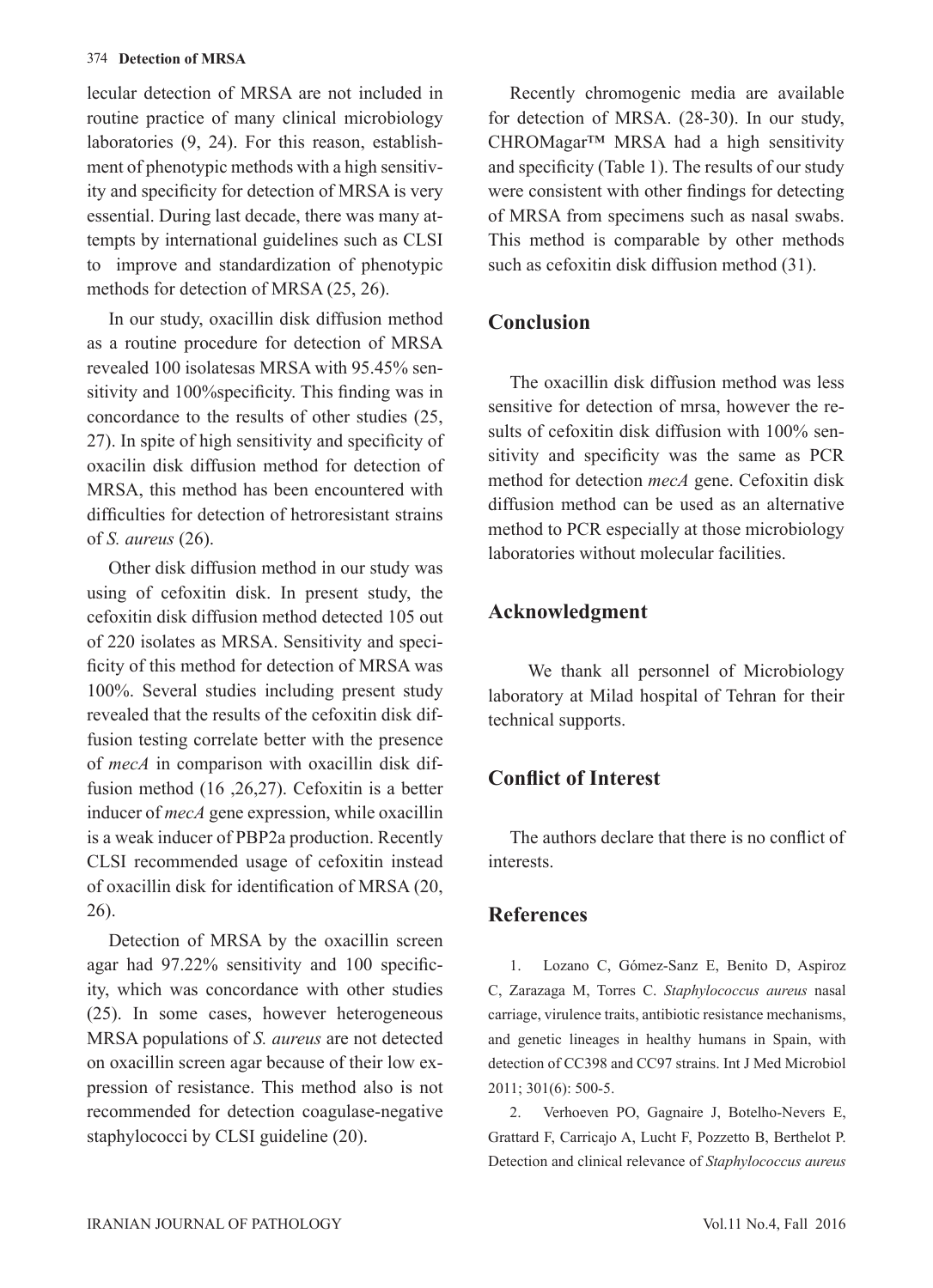nasal carriage: an update. Expert Rev Anti Infect Ther 2014,12 (1):75-89

3. Michiels B, Appelen L, Franck B, den Heijer CD, Bartholomeeusen S, Coenen S. *Staphylococcus aureus,*  Including Meticillin-Resistant *Staphylococcus aureus,*  among General Practitioners and Their Patients: A Cross-Sectional Study. PLoS One 2015 ;12;10(10):e0140045.

4. Khanal R, Sah P, Lamichhane P, Lamsal A, Upadhaya S, Pahwa VK. Nasalcarriage of methicillin resistant *Staphylococcus aureus* among health care workers at a tertiary care hospital in Western Nepal. Antimicrob Resist Infect Control 2015 Oct 9; 4:39.

5. Brown J, Li CS, Giordani M, Shahlaie K, Klineberg EO, Tripet-Diel JR, Ihara MS, Cohen SH. Swabbing Surgical Sites Does Not Improve the Detection of Staphylococcus aureus Carriage in High-Risk Surgical Patients.Surg Infect (Larchmt) 2015; 16(5):523-5.

6. Enright MC, Robinson DA, Randle G, Feil EJ, Grundmann H, Spratt BG. The evolutionary history of methicillin-resistant *Staphylococcus aureus* (MRSA). Proc Natl Acad Sci U S A 2002; 99(11):7687-92.

7. Anand KB, Agrawal P, Kumar S, Kapila K. Comparison of cefoxitin disc diffusion test, oxacillin screen agar, and PCR for mecA gene for detection of MRSA. Indian J Med Microbiol 2009; 27(1):27-9.

8. Strommenger B, Bartels MD, Kurt K, Layer F, Rohde SM, Boye K, Westh H, Witte W, De Lencastre H, NübelU.Evolution of methicillin-resistant S*taphylococcus aureus* to wards increasing resistance. J Antimicrob Chemother 2014; 69(3):616-22.

9. Rahbar M,YaghoobiY,Fattahi.Comparison of different laboratory methods for detection of methicillin resistant *Staphylococcus aureus*. Pak J Med Sci 2006 22(4)442-445

10. Bhutia KO, Singh TS, Biswas S, AdhikariL. Evaluation of phenotypic with genotypic methods for species identification and detection of methicillin resistant in *Staphylococcus aureus*. Int J Appl Basic Med Res2012; 2(2):84-91.

11. You JH, Ip DN, Wong CT, Ling T, Lee N, IpM. Meticillin-resistant *Staphylococcus aureus* bacteraemia in Hong Kong. JHosp Infect 200:70(4):379-81.

12. Boşgelmez-Tinaz G, Ulusoy S, Aridoğan B, Coşkun-Ari F. Evaluation of different methods to detect oxacillin resistance in *Staphylococcus aureus* and their clinical laboratory utility .Eur J ClinMicrobiol Infect Dis 2006 ;25(6):410-2.

13. Askari E, Soleymani F, Arianpoor A, Tabatabai SM, Amini A, Naderinasab M. analysis. Iran J Basic Med Sci 2012; 15(5):1010-9.

14. Rodvold KA, McConeghyKW.Methicillinresistant *Staphylococcus aureus* therapy: past, present, and future. Clin Infect Dis 2014 Jan; 58Suppl 1:S20-7. doi: 10.1093/cid/cit614. Review.

15. Velasco D, del Mar Tomas M, Cartelle M, Beceiro A, Perez A, Molina F, Moure R, Villanueva R, Bou G. Evaluation of different methods for detecting methicillin (oxacillin) resistance in *Staphylococcus aureus.*  JAntimicrob Chemother. 2005; 55(3):379-82.

16. Brown DF1, Edwards DI, Hawkey PM, Morrison D, Ridgway GL, Towner KJ, Wren MW; Joint Working Party of the British Society for Antimicrobial Chemotherapy; Hospital Infection Society; Association. Guidelines for the laboratory diagnosis and susceptibility testing of methicillin-resistant *Staphylococcus aureus*  (MRSA). J AntimicrobChemother 2005 ;56(6):1000-18.

17. Isenberg HD, editor. Clinical microbiology procedures hand book. 2nd ed. Washington DC: ASM Press; 2004.

18. Unal S, Hoskins J, Flokowitsch JE, Wu CY, Preston DA, Skatrud PL. Detection of Methicillin-resistant staphylococci by using the polymerase chain reaction. J Clin Microbiol 1992; 30:1685-91.

19. Perez-Roth E, Claverie-Martin F, Villar J, Mendez-Alvarez S. Multiplex PCR for the simultaneous identification of *Staphylococcus aureus* and the detection of methicillin and mupirocin resistance. J Clin Microbiol 2001; 39:4037-41.

20. Clinical and Laboratory Standards Institute CLSI 2014. Performance standards for antimicrobial susceptibility testing; 24th informational supplement.

21. Velasco V, Sherwood JS, Rojas-García PP, Logue CM ..Multiplex real-time PCR for detection of *Staphylococcus aureus*,mecA and Panton-Valentine Leukocidin (PVL) genes from selective enrichments from animals and retail meat. PLoS One 2014; 21;9(5):e97617.

22. Velasco D1, del Mar Tomas M, Cartelle M, Beceiro A, Perez A, Molina F, Moure R, Villanueva R,